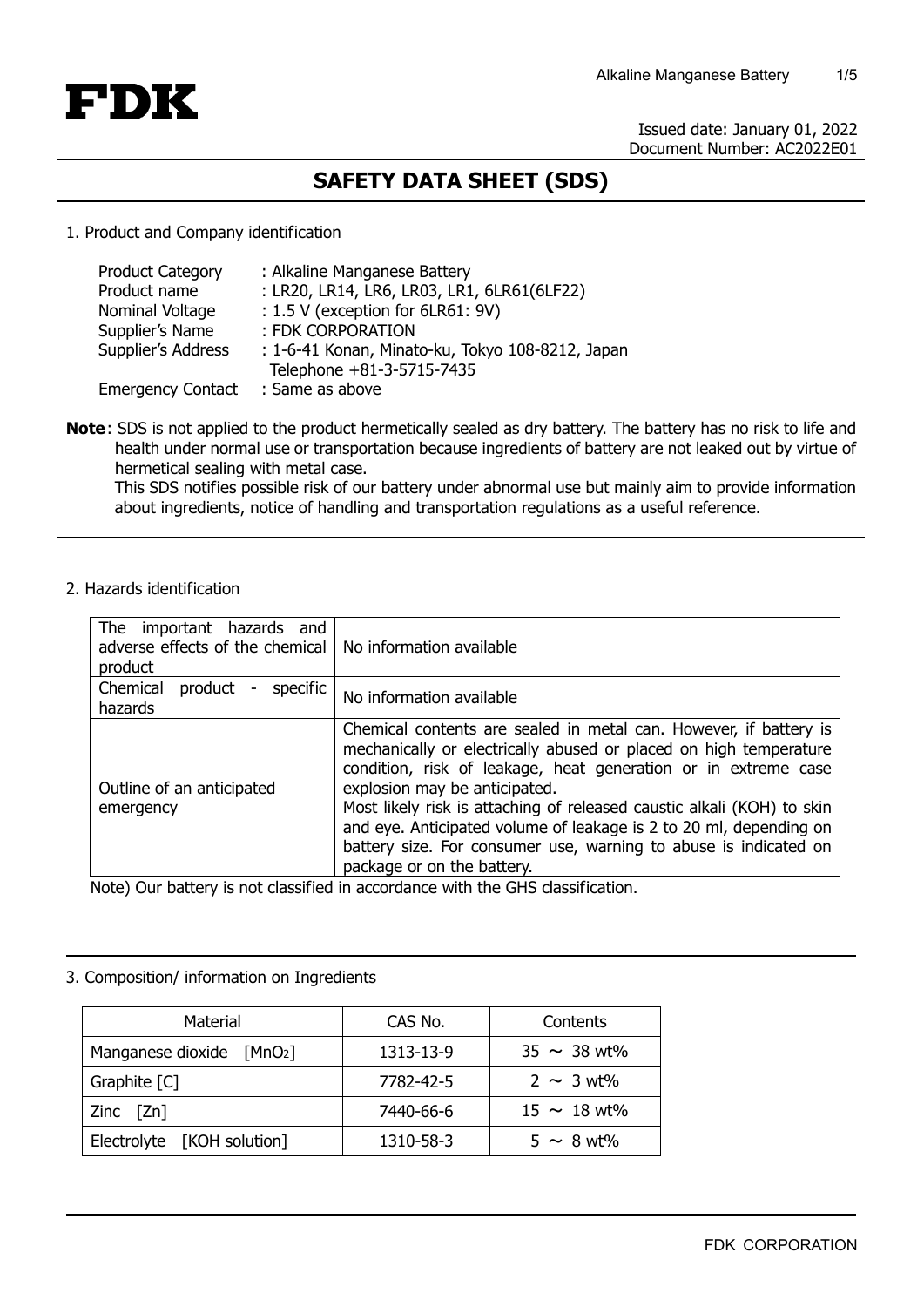## 4. First-aid measures

Chemical contents are sealed in metal can. Therefore, risk of exposure never occurs unless battery is mechanically or electrically abused. First aid shown below may need in such abnormal case only.

| Inhalation:   | Inhalation of fume of released electrolyte may stimulate respiratory<br>organ. Provide fresh air. Refer for medical attention.                                                                                                       |  |
|---------------|--------------------------------------------------------------------------------------------------------------------------------------------------------------------------------------------------------------------------------------|--|
| Skin contact: | Released contents from battery may cause skin irritation and/or<br>chemical burns. Remove contaminated clothes and rinse skin with<br>plenty of water. If chemical burn occurs or if irritation persists, get<br>medical assistance. |  |
| Eyes contact: | If released content from battery is attached on eyes, severe irritation<br>and chemical burns occur. Immediately rinse with plenty of water for<br>several minutes (remove contact lenses if possible), get medical<br>assistance.   |  |
| Swallowing:   | In case of swallowing battery, immediately refer for medical<br>attention.                                                                                                                                                           |  |

### 5. Fire-fighting measures

|                                                      | Fire extinguishing agent: Water and all kind of extinguishers are available.                                                                                                                                                                                                                                                                                |
|------------------------------------------------------|-------------------------------------------------------------------------------------------------------------------------------------------------------------------------------------------------------------------------------------------------------------------------------------------------------------------------------------------------------------|
| Extinguishing method:                                | Because packaging material of battery is paper, use water extinguisher, $CO2$<br>extinguisher or powder extinguisher as normal extinguisher.<br>Since vapor, generated from burning batteries may make eyes, nose and<br>throat irritates, be sure to extinguish the fire on the windward side. Wear the<br>respiratory protection equipment in some cases. |
| Special equipment for the protection of firefighters |                                                                                                                                                                                                                                                                                                                                                             |

| Special equipment for the protection of firefighters     |                              |
|----------------------------------------------------------|------------------------------|
| Hand protection:                                         | A pair of flame-proof groves |
| Eye protection:                                          | Face mask                    |
| Protective wear of skin and/or body: Protective clothing |                              |

## 6. Accidental release measures

Chemical contents are sealed in metal can. However if the battery is mechanically or electrically abused, contents may leak out. In such case, take action as showing below.

| Personal precautions                       | : Temporary inhalation of fume or attaching of electrolyte to skin does<br>not cause serious health hazard. Be sure the ventilation and washing<br>out of electrolyte quickly. |
|--------------------------------------------|--------------------------------------------------------------------------------------------------------------------------------------------------------------------------------|
| Environmental precautions                  | : Clean up it quickly. Specific environmental precaution is not<br>necessary.                                                                                                  |
|                                            | Method and materials for containment and methods and materials for cleaning up:<br>Not applicable. Clean up and dispose of it according to section 13                          |
| Prevention of secondary hazards : No need. |                                                                                                                                                                                |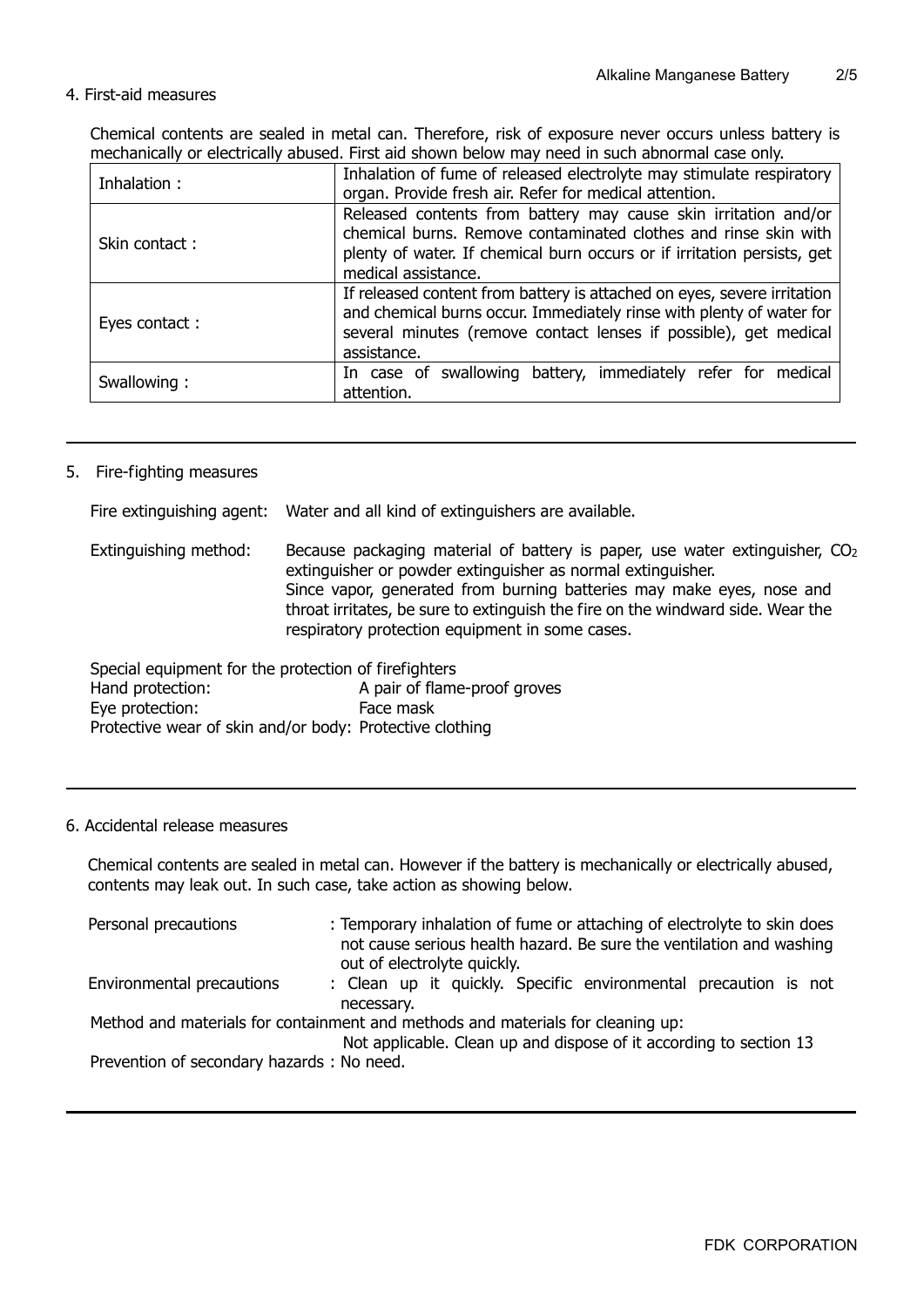## 7. Handling and storing

| Transportation and freight<br>handling: | (1) Prevent wetting of packing by rain or dew condensation.<br>Do not place packing near source of heat.<br>(2)<br>Do not drop packing from more than 1m height and do not press<br>(3)<br>packing allowing deform it.                                                                                                                                                                                                                                                                        |
|-----------------------------------------|-----------------------------------------------------------------------------------------------------------------------------------------------------------------------------------------------------------------------------------------------------------------------------------------------------------------------------------------------------------------------------------------------------------------------------------------------------------------------------------------------|
| Handling:                               | Do not charge, short-circuit, disassemble, deform or disposed of<br>(1)<br>in fire.<br>Do not pile up or mingle batteries with each other.<br>(2)<br>Do not place battery on metal case, metal plate or antistatic<br>(3)<br>material.<br>(4) In case of multi batteries application, replace all batteries to<br>new at once when replacement of used batteries.<br>(5) Do not allow children to replace batteries without adult<br>supervision.                                             |
| Storage:                                | Be sure to store batteries in well-ventilated, dry and cool<br>(1)<br>conditions.<br>(2) Prevent wetting of packing by rain, snow, frost or dew<br>condensation.<br>Do not store batteries near source of heat or nozzle of hot air.<br>(3)<br>Do not store batteries in direct sunshine.<br>(4)<br>(5)<br>Take care of wetting of packing caused by dew condensation<br>when packing is removed from cold to warm and humid<br>condition.<br>Keep batteries out of reach of children.<br>(6) |

#### 8. Exposure controls and personal protection

There is no need of personal protective equipment on regular handling and storage, but lot of electrolyte is released by mechanical or electrical abuse, use the protections as shown below.

|                  | Respiratory protection: Mask (with a filter preferably) |
|------------------|---------------------------------------------------------|
| Hand protection: | Synthetic rubber gloves                                 |
| Eye protection:  | Goggles or glasses                                      |

#### 9. Physical and chemical properties

State: Solid Shape: Cylindrical (Exception for 6LR61: Prismatic) Since battery is not chemical product other than above information is not applicable.

#### 10. Stability and reactivity

| Stability:           | Stable on regular handling                                                                              |
|----------------------|---------------------------------------------------------------------------------------------------------|
| Conditions to avoid: | External short circuit of battery, deformation by crush, exposure at high                               |
|                      | temperature of more than 85 degree C (may cause leakage and rupture), direct<br>sunlight, high humidity |
| Materials to avoid:  | Water, a chain, and a piece of metal that may cause short circuit.                                      |
|                      | Hazardaus decempesitien nreduct: Emitted asrid er peisonaus gasse in fire                               |

Hazardous decomposition product: Emitted acrid or poisonous gases in fire.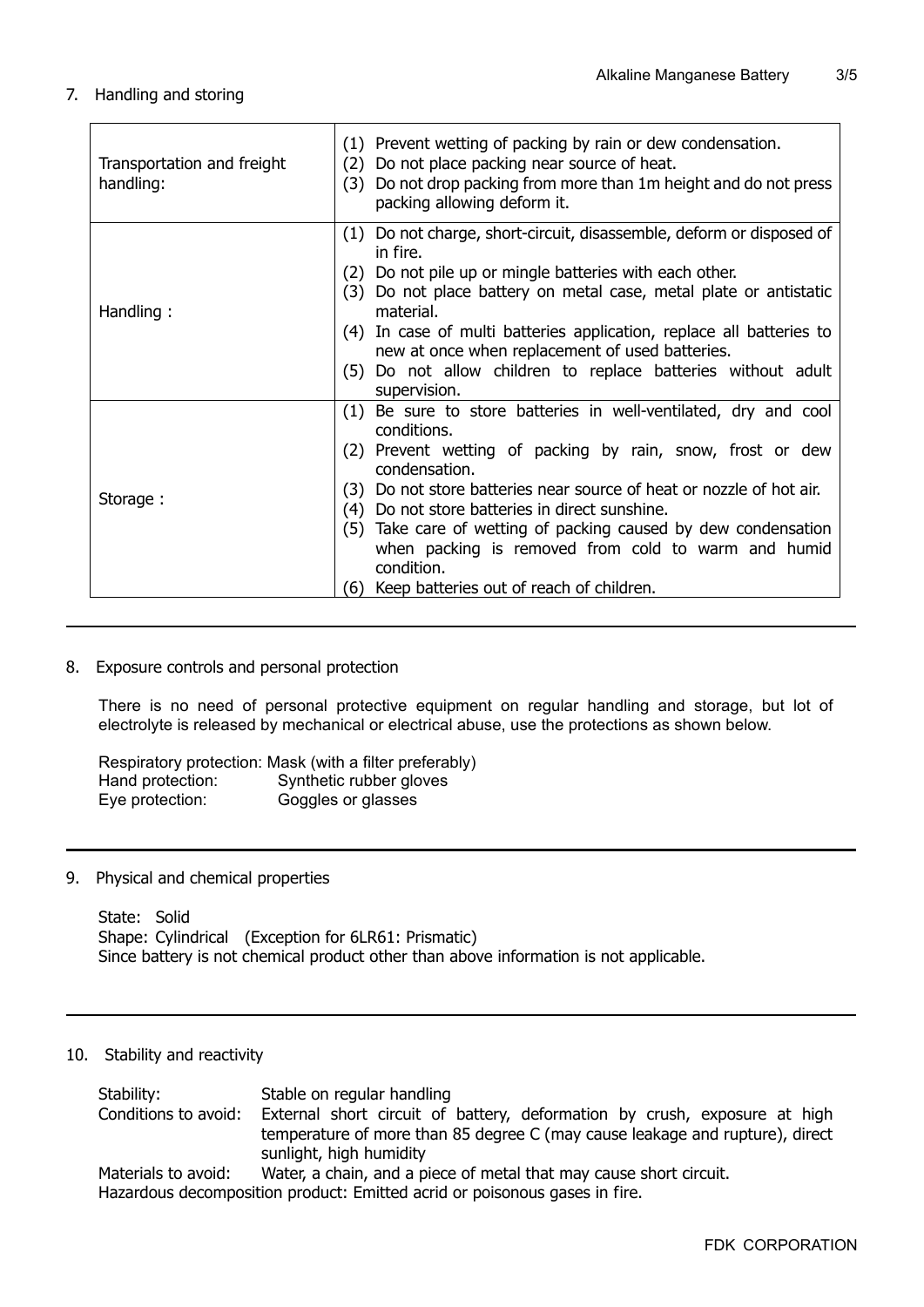#### 11. Toxicological information

Since chemicals are contained in a sealed can, there are no hazards.

#### 12. Ecological information

| Anticipated behavior of chemical product in environment/possible   No information available |                          |
|---------------------------------------------------------------------------------------------|--------------------------|
| environmental impact/ecotoxicity                                                            |                          |
| Persistence and degradability                                                               | No information available |
| Bioaccumulative potential                                                                   | No information available |
| Mobility in soil                                                                            | No information available |

Exposure of internal content of battery may occur by corrosion of metal case of battery after batteries are disposed of in ground and kept for long time. But no available information about environmental hazard is reported after evaluation of long term landfill experiment.

Our battery does not involve more than limited contents of hazardous materials prohibited in EU Battery Directive (2013/56/EU).

#### 13. Disposal considerations

Dispose of batteries in accordance with applicable federal, state and local regulations. For safety precaution, battery should insulate in proper manner; covering both terminals by tape, wrapping of battery in insulative bag or packing battery in original package is recommended for prevent from leakage and rupture due to short-circuit.

#### 14. Transport Information

Caution for handling

Avoid rough handling of battery cartons. Batteries shall be kept in dry and cool conditions. Do not place batteries in a place exposed to direct sunshine for a long time or splashed by rain water. Do not mix unpacked batteries so as to avoid mechanical damage and/or short-circuit among each other.

#### Compliance with special Provision of transportation

Because our battery is compliance with US DOT special provision 130 and IATA SP A123 as followings, any transportation is available.

Alkaline Manganese Batteries are considered to be "dry cell" batteries and are unregulated for purposes of transportation by the U.S. Department of Transportation (DOT), International Civil Aviation Administration (ICAO), International Air Transport Association (IATA) and the International Maritime Organization (IMO). The only requirement for shipping these batteries by DOT is Special Provision 130 which states: "Batteries, dry are not subject to the requirements of this subchapter only when they are offered for transportation in a manner that prevents the dangerous evolution of heat (for example, by the effective insulation of exposed terminals). The requirements for shipping of theses batteries by ICAO and IATA is Special Provision A123 which states: "A battery or battery powered device having the potential of dangerous evolutions of heat that is not prepared so as to prevent a short-circuit (e.g. in the case of batteries, by the effective insulation of exposed terminals; or in the case of equipment, by disconnection of the battery and protection of exposed terminals) is forbidden from transportation. In addition, in the case of air transportation of batteries which is conformed to this requirement, the information "Not restricted, as per Special Provision A123" shall be noted in certain column of